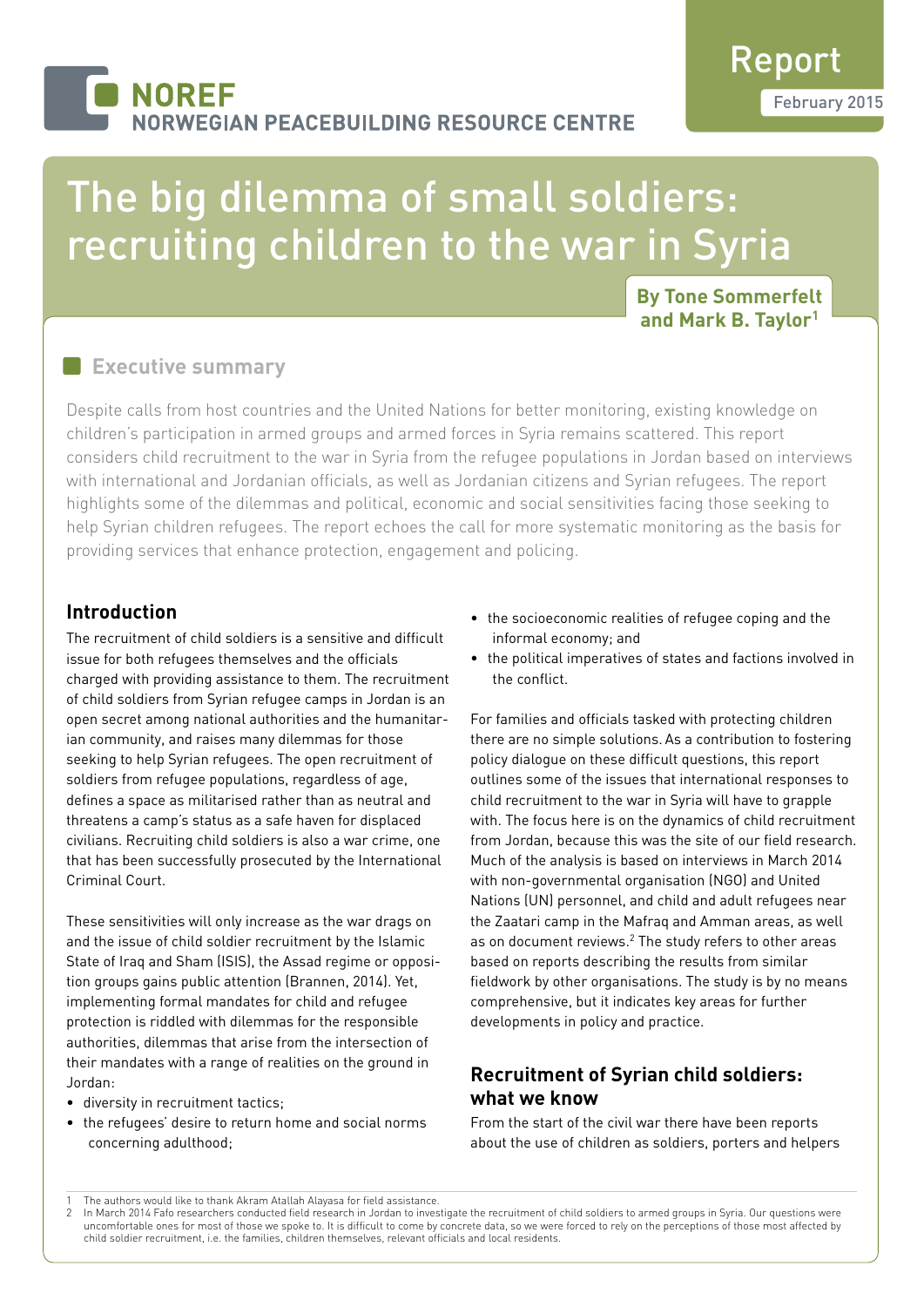for armed groups in Syria. Whereas Syrian government forces and associated militias were accused early on of a range of human rights violations against children – the killing, maiming and torture of children; sexual violence against children; and the use of children as human shields<sup>3</sup> – the recruitment of children for combat or support roles for armed units has mostly been ascribed to various opposition groups. At first groups under the umbrella of the Free Syrian Army (FSA) were reported to be using children as soldiers. As the opposition fragmented, similar reports began to identify others as involved in similar activities. These included Jabhat al-Nusra, various groups under the Syrian Islamic Front (e.g. Ahrar al-Sham), Syrian Kurdish groups, ISIS and others (cf. HRW, 2014; UNSC, 2014a: 4-6).

In November 2012 Human Rights Watch (HRW) reported that its field workers met five boys between the ages of 14 and 16 years who told its interviewers that they had worked with rebels and participated in combat in the southern province of Dara, in the central Homs region and on the border with Turkey in the north (HRW, 2012). HRW reported that children were recruited to participate in at least three opposition brigades in Syria. In March 2013 a publication by Save the Children UK recounted reports of children being recruited by both government forces and the rebel movements (Save the Children, 2013).

The kinds of activities for which children are being recruited are familiar from experience of child soldiering in other regions of the world (e.g. see Singer, 2006). In a report entitled *"Maybe We Live and Maybe We Die"*, HRW sums up what is known about the use of children by armed opposition groups in Syria as of June 2014 (HRW, 2014). The account is based on interviews with 25 children who have been members of various armed opposition groups. HRW found that boys as young as 15 were used in active combat and 14-year-olds filled support roles. In addition, a doctor who had treated a boy aged between 10 and 12 reported that the fighter who had brought the boy for treatment had explained that the boy's job was to whip prisoners at an ISIS detention centre (HRW, 2014: 1).

There are also reports of children being trained for suicide operations (HRW, 2014: 20). Recent reports on ISIS activities from the conflating conflict zones between Iraq and Syria indicate that children are encouraged by ISIS fighters to take part in combat in order to train for and take part in atrocities (UNHCHR & UNAMI, 2014: 18). In ISIS-controlled areas of Iraq boys aged 15 and above who have escaped from ISIS after being forcibly recruited have reported to their families that they had been forced to form the front line for ISIS fighters during combat and had to donate blood to injured fighters (UNHCHR & UNAMI, 2014: 18).

Recruitment of children from Syria's neighbouring countries – and the return of children to the war zone – is poorly documented. Most reports are anecdotal at best. An assessment among refugees in the Zaatari refugee camp in Jordan in 2013 showed that approximately a quarter of the respondents interviewed knew, through word-of-mouth and personal observation, cases of children returning from the camp in Jordan to Syria to fight (Child Protection and Gender-Based Violence Sub-Working Group in Jordan, 2013: 19). A newspaper report from August 2013 cited UN officials estimating that about half of the 200 new recruits that enlisted in rebel ranks and who boarded buses each week to Syria from the Zaatari camp were under the age of 18 (Luck, 2013).4

#### **A mother's dilemma, a boy's burden**

From experience with child soldiering in conflicts, the nature of incentives, motivations, pressures, and coercion in child recruitment and enlistment processes varies considerably. In some situations recruitment of children is part of an overall effort by state or non-state armed groups to recruit more soldiers to fill the thinning ranks of fighting units. This kind of mobilisation for enlistment often involves recruitment through family relationships or personal ties. This differs from the systematic targeting of children as preferred recruits, precisely because they are under-aged and easily manipulated (cf. Honwana, 2005). The latter process of conscious targeting of under-aged combatants is often accompanied by recruitment through ideological means or by force.

The 25 children interviewed by HRW in 2014 described different reasons for participation: whereas some had joined relatives, others had been recruited after having participated in protests against the regime. Some described having lived in areas without functioning schools and that joining an armed group was one option among very few. It seems that ISIS has more systematically targeted children in its recruitment: during the past year children have been recruited through ideological persuasion in public forums and not only through personal or kinship networks. HRW (2014: 12) reports that "Islamist groups such as ISIS have more aggressively targeted children for recruitment, providing free lectures and schooling that included weapons and other military training". A recent article describes military training for children living in ISIS camps with their parents starting before they reach the age of 16 years (Brannen, 2014).

In conversations of the authors with Syrians in the Mafraq area in March 2014 adults and children conveyed the view that they desperately wanted to help their loved ones who had stayed behind in Syria. The Mafraq Governorate has received high numbers of refugees from Syria's southern

<sup>3</sup> For example, one UN Human Rights Council report referred to an incident of several dozen children – "boys and girls ranging between the ages of eight and 13 years" – forcibly being taken from their houses by government forces and placed by soldiers in front of the windows of buses that carried military personnel to the raid on a village (HRC, 2012: 97).

Unfortunately, we have not succeeded in locating the original internal UN report that the article refers to.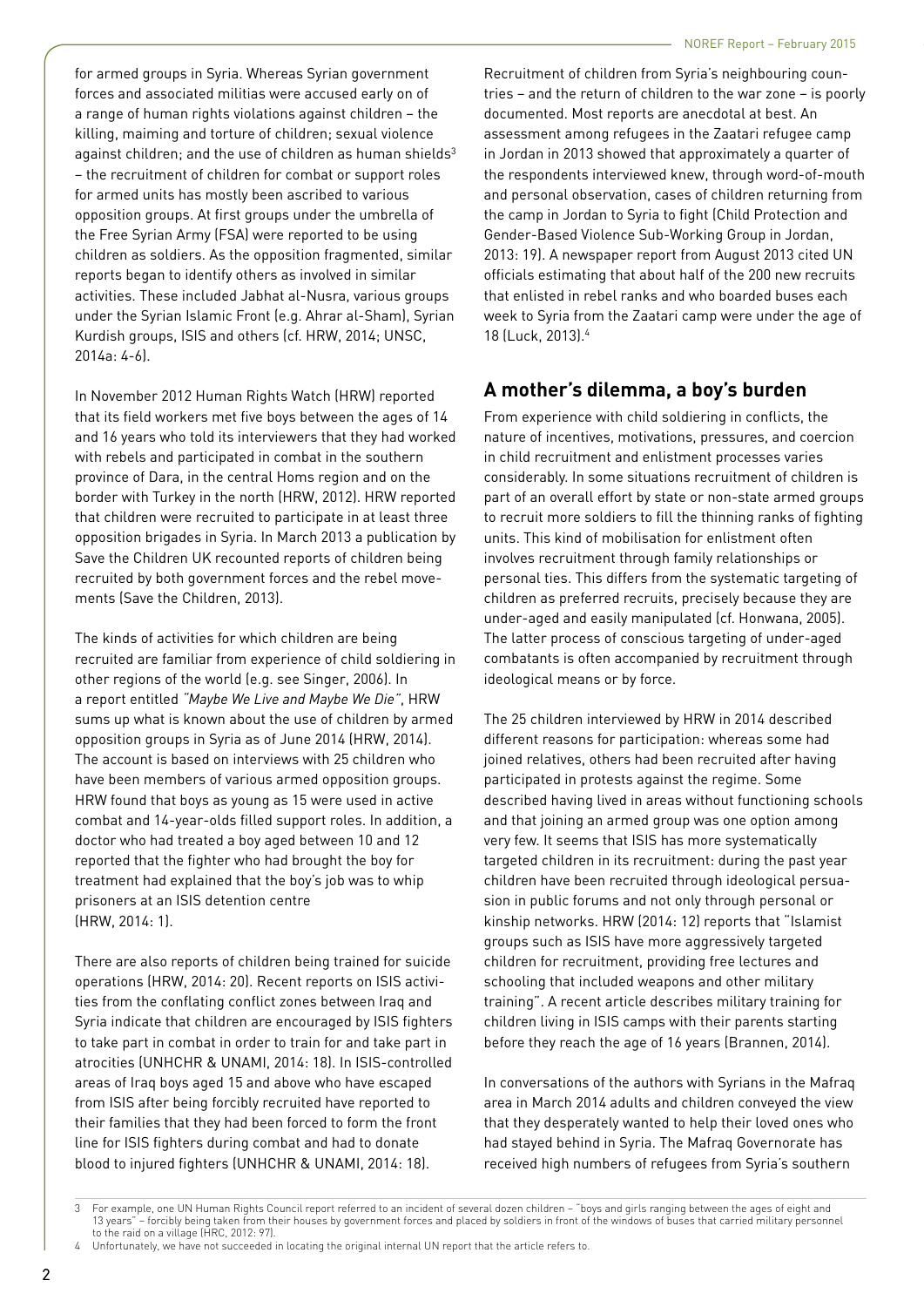regions. The Zaatari camp is located 10 km from Mafraq city centre and includes a large portion of the governorate's refugees: it was the home of 107,130 people in March, according to UNHCR figures (UNHCR, 2014). Many refugees also rent housing outside camps, e.g. in Mafraq city.

In Mafraq we met five boys aged 11 to 13 years. All of them were living with their mothers at the time, while their fathers were in Syria. Two of the boys' fathers were fighting for the FSA. All were well aware of the situation in the areas of conflict in Syria. One of the boys explained that he knew through news on a bad Internet connection that his father was under siege in Homs: "They lack weapons or they lack good weapons", he said.

Social workers and psychologists who work for community-based organisations in Mafraq told us that among Syrian mothers' grievances is the wish to protect their young sons and prevent them from going back to the war zone. At the same time they appreciate their sons' desperation and feeling of uselessness. The mothers themselves long to be back in Syria. A woman psychologist in Mafraq quoted a mother who had said that "I will rather spend five minutes in my home, then die, than to stay here". The psychologist told us about mothers who phone their sons and husbands every day, begging for permission to return to Syria. But their husbands do not want them to come back because it is too dangerous. "So how can mothers stop their sons from going, when they themselves wish to return?" the psychologist asked rhetorically. At the same time, a UN report indicated that the recruitment of children below 18 years to the rebel movements in camps in Jordan is accompanied by economic incentives: the families of the young fighters receive monthly salaries from the FSA and even priority in the distribution of food aid and cash assistance in the camp (Luck, 2013). Reports of children and youth leaving Zaatari to fight for rebel groups in Syria mostly refer to the FSA (Luck, 2013), and the majority of refugees in Zaatari are perceived to be FSA supporters (e.g. see Halaby, 2013). A former UN employee we spoke with in March, however, who was currently working for an NGO and asked not to be quoted, had alerted camp authorities about encouragements in mosques in Zaatari to join the ranks of al-Nusra.

This impression of conflicting impulses among Syrian refugees is to be expected. Strong social norms and mores are at work in the decision-making and channels of child soldier recruitment. The cultural understanding of age distinctions among Syrian youngsters does not free boys under 18 from duties, work or feelings of moral obligation. This was confirmed by the specific circumstances of child recruitment in the Mafraq area: the cases of children returning to the war zone that were recounted to us during our talks with resource personnel characterised children

as deeply engaged in the events in their home country, and children and youth returning to the war as driven by despair and a sense of moral responsibility to help their brothers and fathers. We did not encounter evidence that children were being targeted for recruitment because of their low age.

In fact, the scale of child recruitment is not visible in the demography of Syrian refugees in the Zaatari camp in Jordan. As part of a broader investigation of the impact of Syrian refugees on the labour market in Amman, Mafraq and Irbid, Fafo carried out a survey in the Zaatari camp in March. While the survey showed a gender imbalance among adults, it did not show significant differences in the number of boys and girls below 18 years in the camp.<sup>5</sup>

There are also economic incentives in northern parts of Jordan that work against child soldier recruitment. For example, various cash assistance schemes from NGOs target parents in Mafraq to keep refugee children in school. The gendering of household coping strategies may also entail that children are kept at home: the group of five boys we met in Mafraq were active in the informal economy, selling chewing gum on the street. With the influx of refugees, Syrian labour has become cheap and in demand in Jordan, and young Syrian boys can be found working in many shops in Mafraq. The competition between Syrian refugees and Egyptian foreign workers in the agricultural sector is a much-discussed topic among people in both Mafraq and neighbouring Irbid.<sup>6</sup> While most Syrian mothers are reluctant to expose daughters to work outside the home, many refugee households depend on their young, breadwinning sons staying put in Jordan.

### **Constraints on protection**

Humanitarian organisations face rising demands from donors for effectiveness through increased levels of service delivery in assistance to refugees. To UN organisations, however, the dual responsibility for service delivery and protection is fundamental.

The main approach by UN and other organisations in Jordan to protect children from recruitment to armed groups and armed forces has been awareness-raising campaigns aimed at discouraging groups from recruiting and parents from encouraging or allowing their children to return to the war zones in Syria. They also encourage the establishment of child-friendly spaces in the camps. With respect to the Zaatari camp, the UN Children's Fund and the Child Protection Sub-Working Group report on child protection through the standardised Monitoring and Reporting Mechanisms. However, reporting takes place at irregular intervals (e.g. see Child Protection and Gender-Based Violence Sub-Working Group in Jordan, 2013) and

<sup>5</sup> In the age group 22 to 30 years, however, there is a deficit of men: 40% men compared to 60% women (Stave & Hillesund, forthcoming 2015).

See Stave and Hillesund (forthcoming 2015) for a broader discussion of the impact of Syrian refugees on the labour market in Jordan. Based on fieldwork in 2013, Christophersen et al. (2013) explore similar social dynamics in Lebanon.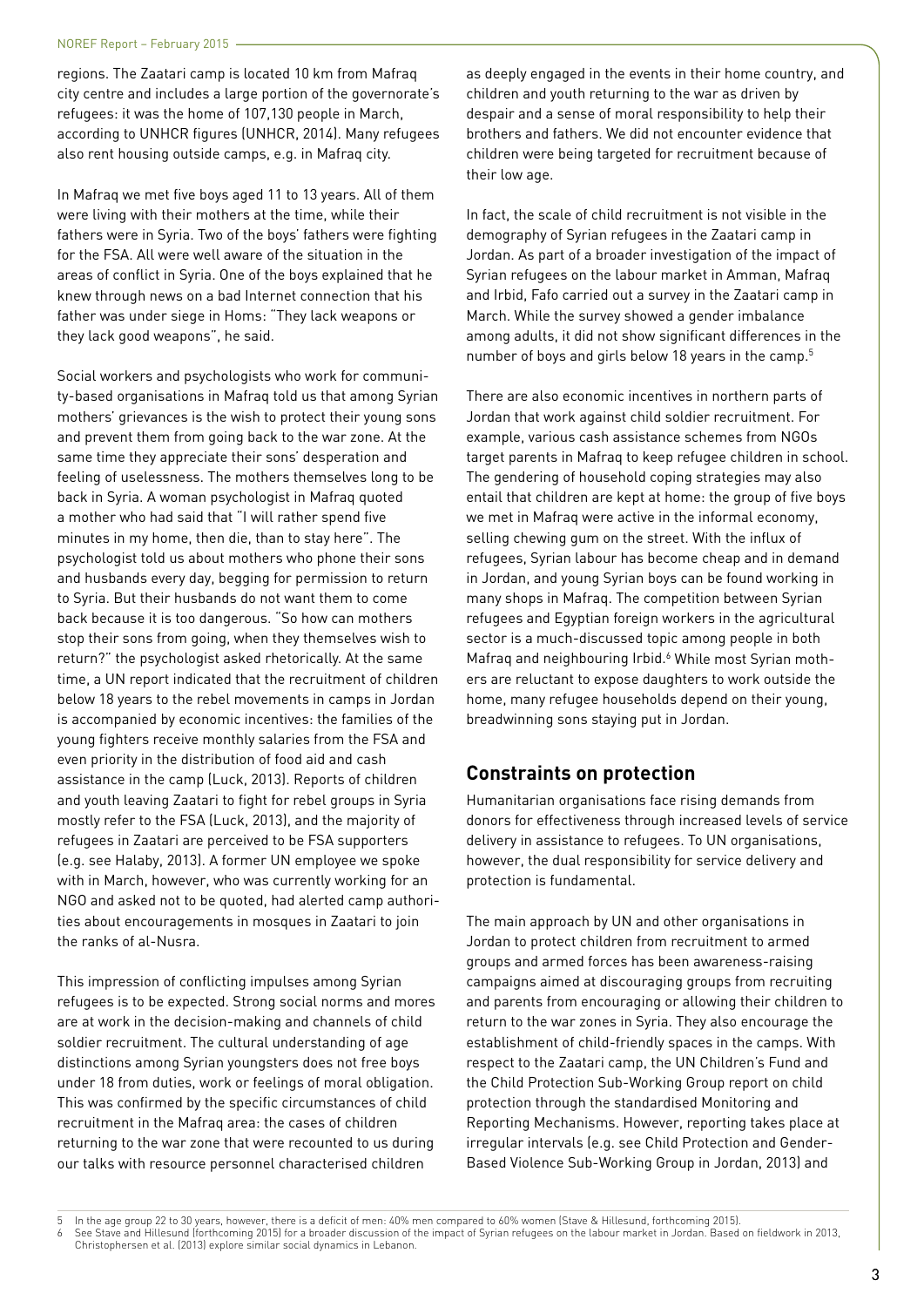the monitoring of children leaving Zaatari for Syria is not systematically incorporated into the running of the camp on a daily basis.

The protection mandate of humanitarian organisations is constrained by the necessary reliance on the Jordanian authorities for camp security and the provision of infrastructure. Based on an agreement with the government, the UN High Commissioner for Refugees (UNHCR) is responsible for the coordination of services in the Zaatari camp, while the Jordanian police are in charge of security. UNHCR is dependent on the police for security to allow it to deliver water, electricity, housing and other services. Indeed, the Jordanian police play a vital part in the coordination of all organisations that work to meet the needs of the city of refugees that Zaatari has become.

UNHCR fosters a constructive engagement approach with local authorities, attempting to secure their assistance while at the same time engaging them in a dialogue in order to improve protection activities. This is a fine balance. Many NGO workers we interviewed were concerned that any attempt to address the recruitment of child soldiers would have an impact on the climate of cooperation with the Jordanian authorities necessary for effective service delivery.

Jordan itself faces dilemmas when it comes to the protection of children from recruitment to the war in Syria. Jordan has taken a strong position internationally opposing child soldier recruitment: the country's ambassador to the UN told the Security Council in March 2014 that Jordan

urge[s] international bodies to continue closely monitoring violations and developing the instruments, guidelines, training materials and information management systems necessary to strengthen the monitoring and reporting mechanism, as well as strengthening the capacities of relevant States by providing them with technical assistance, in cooperation with non-governmental organizations, civil society, and the donor community (UNSC, 2014b: 23/79).

Jordan has itself actively sought to put a regulatory framework in place: in 2006 it ratified the Optional Protocol to the Convention of the Rights of the Child on the involvement of children in armed conflict. The protocol instructs states to prevent the recruitment of persons under the age of 18 to armed groups. It also obligates states to take all necessary measures *to make effective* the prevention of child recruitment to armed groups (UNHCHR, 2000, arts. 4.1, 4.2, 6.1), regardless of whether these operate in an armed struggle in the country in question or in a neighbouring country. One implication of this obligation is that it places a duty on governments to investigate the purpose of children's movement across borders, in particular when as

refugees they return home to a country experiencing armed conflict.7

Jordanian criminal law makes it illegal to recruit soldiers for terrorist organisations, regardless of their age. In April 2014 the Jordanian parliament passed an amendment to the country's anti-terror law, which has been on the books since 2006. The amendment includes a clause that criminalises the act of joining (and attempting to join) extremist Islamist groups fighting outside Jordan. It also considers persons affiliated with these groups as terrorists (e.g. see Malik, 2014). The law was proposed following pressure from Saudi Arabia and the U.S., both of which see these kinds of laws as vital to curbing the growth of extremist Islamist groups in the region. This approach to sanctioning listed organisations is similar to that adopted by the UN Security Council in its counter-terrorism work, which was re-affirmed with respect to "violent extremism" and terrorism at a summit meeting of the Security Council in September 2014.<sup>8</sup>

In short, there would appear to be ample law – both international human rights law duties and domestic Jordanian criminal law provisions – to enable the Jordanian authorities to investigate the recruitment and movement of refugee children from Jordan and back into Syria as child soldiers. Yet there is a distinct lack of enforcement. The Jordanian counter-terrorist law does not cover recruitment by the FSA, because it is not on Jordan's list of terrorist organisations. In addition, policing cross-border movements is proving difficult. Border enforcement appears to be constrained by humanitarian imperatives: in attempts to stop extremist groups from passing into Jordan the government at irregular intervals ensures that illegal border crossings to and from Syria are closed. But for humanitarian reasons, unofficial refugee transit routes to Mafraq are allowed to function.

In Mafraq we spoke with a young Jordanian street vendor, a former student in Syria. He reported being able to cross back into Syria on several occasions. In the following week he reported that he was planning to go back to fetch books and papers to continue his studies: "Movement is not impossible", he said. "We know where the control posts are. If there is trouble on the road, we walk the smaller paths instead, and catch transport on the other side of the blockage." There is also evidence in the local Jordanian economy of fairly porous borders. Refugees bring their valuables to sell in Jordan: guns and gold jewellery are among the most well-known commodities sold by Syrian refugees. According to Jordanians in Mafraq the trade in Syrian refugee weapons has exploded: as one man put it, every Jordanian farmer "living near Syrian refugees" now owns a rifle. Whether it is for hunting, security or status, the prices of shotguns have dropped to a level that allows "everyone" to obtain one.

International criminal law, as adjudicated by the International Criminal Court, creates criminal liability for individuals who accept children under the age of 18 into the service of an armed group (enlistment) as much as it does for those who implement more coercive forms of recruitment (conscription). 8 See UN Security Resolution 2178 (2014) on foreign terrorist fighters.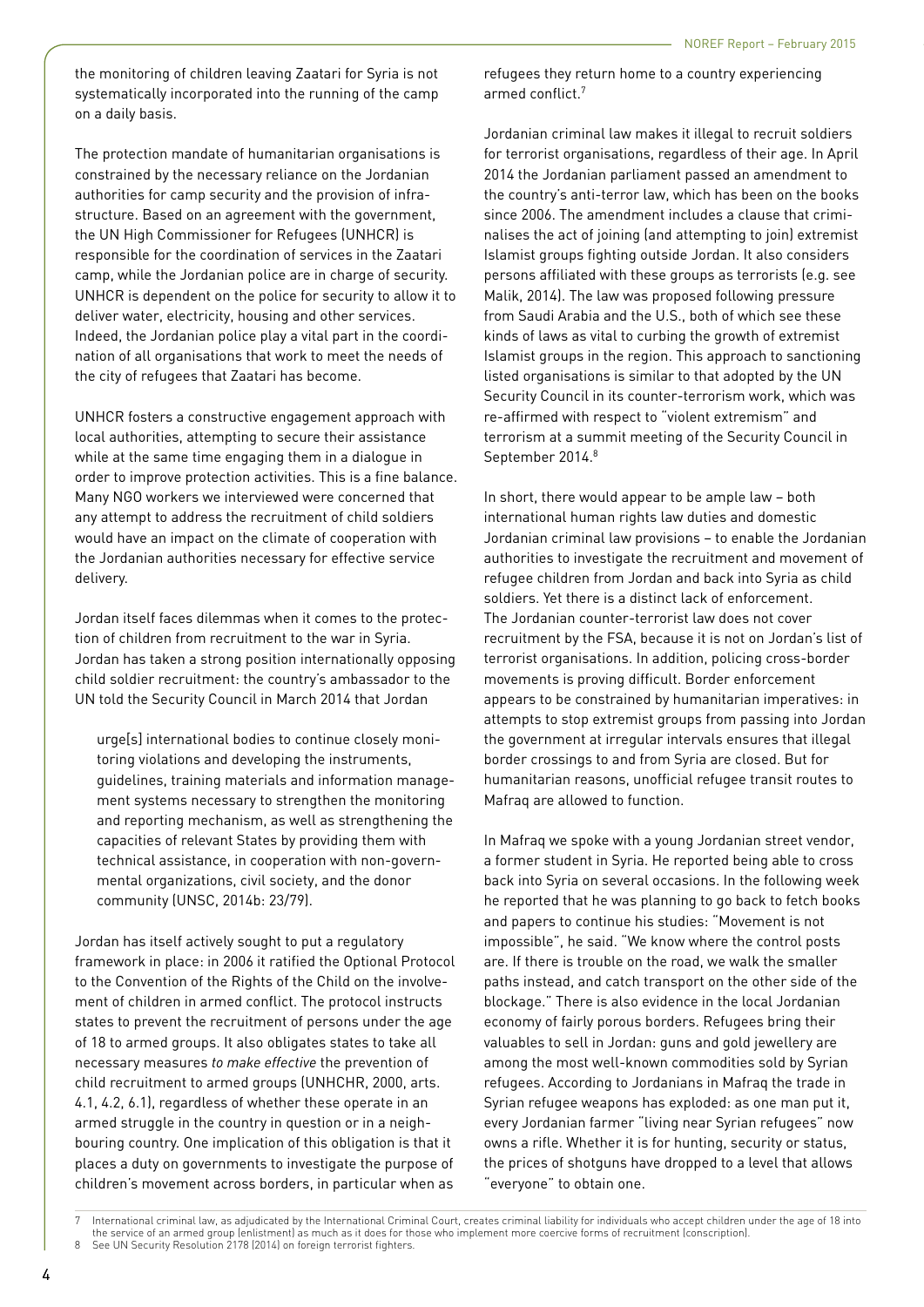Local perceptions among Jordanians appear to take it for granted that economic interests are distorting the policing of the cross-border refugee traffic. In our fieldwork in March 2014 just mentioning the child soldier recruitment issue to Jordanians in Mafraq tended to prompt reports of a range of exploitative ills: corrupt camp personnel, too tight control of camp boundaries and lack of control of activities inside the camp. Our visit coincided with an increasingly strict regime of controlled access to the camp imposed by the Jordanian authorities, which may have disrupted economic relations with the local Jordanian community. During our fieldwork the entrances to Zaatari camp were almost closed. Only a few months previously, visitors could walk in and out freely, but in March 2014 camp residents referred to Zaatari as a "prison". The Jordanians we spoke to in nearby Mafraq interpreted the increased control regime as an economic strategy by local authorities, not primarily as a protective or security measure. By limiting access to the camp the authorities empowered local middlemen: gold and weapons were sold outside the camps by those who had camp access and who profit from price arbitrage between the markets inside and outside the camp boundaries. The price of gold in Jordan has fallen accordingly, but is still higher in non-camp settings than inside the camp.

The perception on the part of local Jordanians of the camp control regime as benefitting officials also extended to the exploitation of Syrian refugee children. In a recent report Save the Children (2014) suggests that child marriage is on the rise among the Syrian refugee population in Jordan. In Mafraq Jordanians interviewed by Fafo regularly accused "Gulf men" of paying camp personnel to enter the camp to offer informal marriage to under-aged girls, and rumours abound of sexual abuse of Syrian boys. In January 2014 UNHCR's camp manager in Zaatari, Kilian Kleinschmidt, asserted that UNHCR is trying to control the exploitation of young women through tighter controls on the camp and through the verification of marriages (Harper, 2014).

Evidence concerning these forms of exploitation remains poor and these allegations remain largely unverified. It is likely that these are also signs of an increasingly strict policy by Jordan in managing refugee flows and that the economic repercussions are the side-effects of such a policy. At present, the Jordanian authorities appear more concerned with targeting listed terrorist organisations than with preventing the recruitment of child soldiers by all parties to the conflict. Even so, the recruitment of child soldiers among refugees will remain a source of embarrassment for UN and Jordanian authorities, because it raises the question as to whether camp or other authorities are able to enforce the protection of children from recruitment.

Political sensitivities that may constrain action are not just internal, but also extend to the regional politics of the Syrian conflict. Jordan has a traditional policy of attempting to remain as neutral as possible, but the country finds

itself at the centre of an increasingly polarised regional political conflict. Regional powers, such as Turkey and Saudi Arabia, have conflicting goals and agendas in Syria, including proxy relationships with factions on the ground. Jordan is trapped between Saudi demands for support to all forms of anti-regime forces and Turkey's and Qatar's support for Islamic resistance forces in particular. Jordan has no interest in losing financial support from any of these countries, especially with its growing burden of Syrian refugees.

In addition, Jordan is well aware of the growing influence and power of Islamist militant groups on its borders. The development of these movements has been unpredictable during a time of highly volatile regional politics and regime instability. In addition, there is constant uncertainty over the affiliations and ideologies of the Syrian opposition, which further complicates any decision-making about direct or indirect support to such groups, including turning a blind eye to child soldier recruitment and movements.

In other words, the Jordanian authorities face a delicate balancing act. No state can easily admit to a lack of control in its own territory or a failure to police its own borders, yet Jordan faces unprecedented levels of refugees and pressure from the powerful backers of various factions to at least permit armed-group activities. In addition local dynamics are at work that limit the ability of the Jordanian authorities in Amman to enforce their own legal commitments. It might also be opposed by segments of the refugee population the Jordanian authorities would seek to protect.

#### **Ways forward, but no good options**

As pointed out by the UN and Jordanian authorities, humanitarian service provision and programmes that target the child soldiering phenomenon are important to create a climate that discourages child soldier recruitment. But they are unlikely to be sufficient.

A more assertive response will be needed. Factions actively targeting children for recruitment should be identified and the Jordanian police encouraged to take the necessary action to disrupt and prosecute such recruitment. Constructive engagement with those factions benefitting from enlistment activities – but not actively conscripting or targeting children – should be a priority for UN or nongovernmental agencies. The aim of this engagement should be to identify incentives for those factions to stop the enlistment of children and to find ways to demobilise those presently fighting. In turn, demobilisation will require rehabilitation and schools to receive them, otherwise children may move from soldiering to child labour. Parallel work will need to be undertaken with families and local leadership, including those politically affiliated to Syrian factions.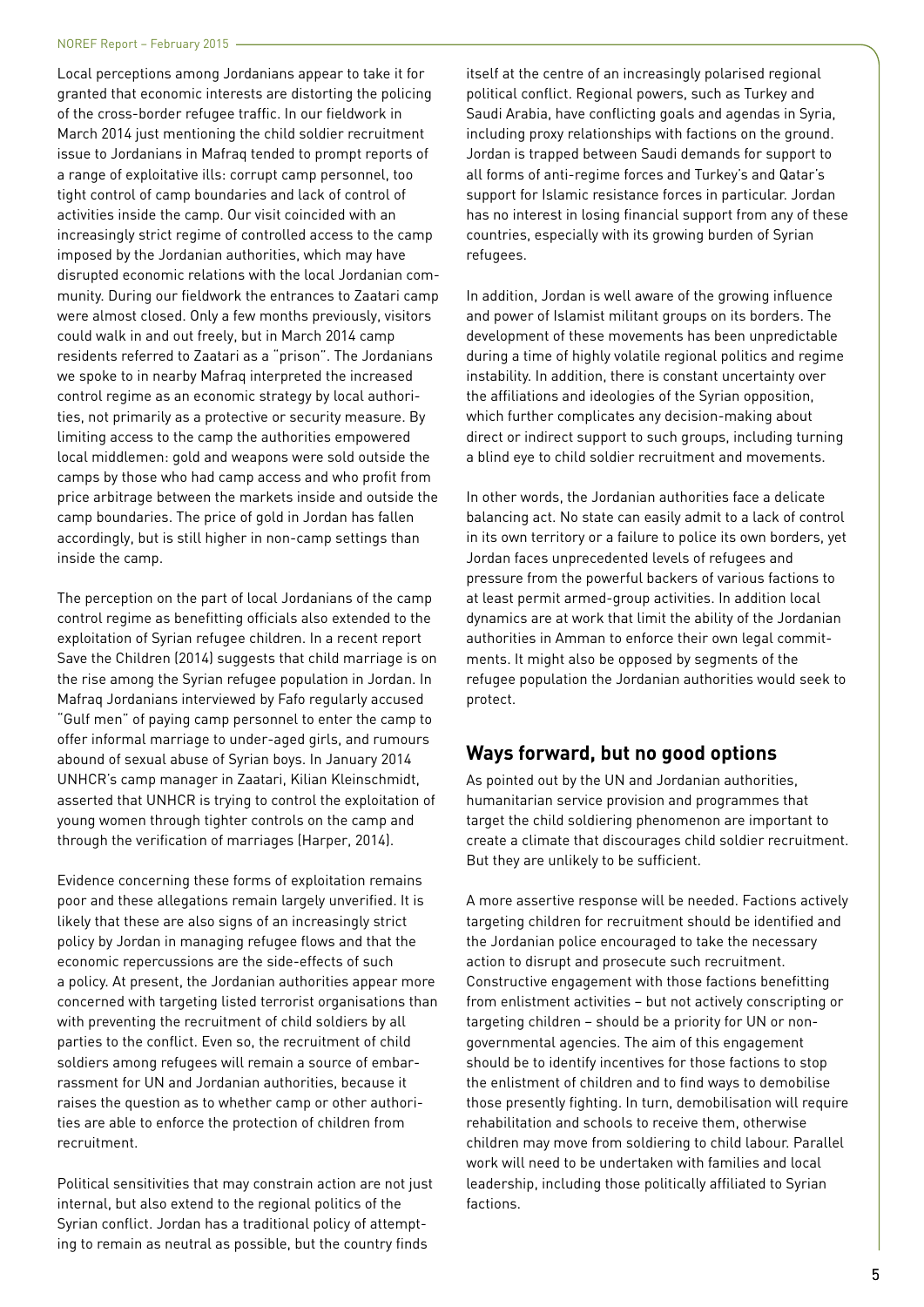For such an approach to work a prior step is an improvement in the knowledge base about child soldier recruitment. It would be logical for a monitoring initiative to take a multi-stakeholder approach, i.e. including engagement with the relevant political and religious communities in the refugee population, as well as the relevant Jordanian and UN agencies. In this way improved monitoring will not only permit better targeting and the development of more appropriate programmes of engagement and policing, but can itself provide the basis for the creation of common ground among the refugee community, humanitarian organisations and the Jordanian authorities.

Improved engagement, service provision, and protection activities require improvements to monitoring, which should do the following:

- Permanent monitoring mechanisms should be developed. At a minimum, these monitoring mechanisms should be established in the education facilities that now form a standard part of all humanitarian emergency response.
- As part of this monitoring process the various socialpolitical mechanisms that are at work in recruitment processes (coercion, self-recruitment, etc.) should be mapped in order to adjust responses and mobilise partners (police, border control personnel, the education system, the health system, etc.) and target resources for the work.
- Monitoring must go hand in hand with the investigation of cases of disappearance or known recruitment.
- The provision of services for children in camps should be organised in a way that discourages recruitment through promoting rehabilitation and education.

The international donor community and national governments should:

• Demand that funds donated to provide services for refugees are given with conditions related to protection. Putting money to good use is more than increasing levels of services. Donors should ensure that funds given for refugees are in fact distributed in a way that links humanitarian service delivery with monitoring and reporting on the protection of children against recruitment to armed groups and other protective needs.

Jordanian authorities should:

• Honour their legal obligation to take all necessary measures to prevent child recruitment to armed groups by investigating and controlling the passing of children from Jordan back into Syria.

The parties to the conflict in Syria should:

• At a minimum, not actively recruit children under the age of 18 to armed forces or groups in Syria and actively cooperate with Jordanian, international and other agencies seeking to demobilise and otherwise assist such children.<sup>9</sup>

#### **References**

Brannen, K. 2014. "Children of the Caliphate: the Islamic State is raising an army of child soldiers and the West could be fighting them for generations to come." *Foreign Policy*, October 27th. <http://www.foreignpolicy.com/ articles/2014/10/24/children\_of\_the\_caliphate\_iraq\_syria\_child\_soldiers>

Child Protection and Gender-Based Violence Sub-Working Group in Jordan. 2013. "Findings from the inter-agency child protection and gender-based violence assessment in the Za'atari Refugee Camp." Amman: UNICEF, UNFPA, Save the Children, Un Ponte Per, IRC, UNHCR and UN Women. <http://www.alnap.org/resource/9506>

Christophersen, M., C. M. Thorleifsson & Å. A. Tiltnes. 2013. *Ambivalent Hospitality: Coping Strategies and Local Responses to Syrian Refugees in Lebanon*. Fafo Report no. 2013:48. Oslo: Fafo Institute for Applied International Studies. <http://www.fafo.no/pub/rapp/20338/20338.pdf>

Halaby, J. 2013. "Syria rebels recruit at refugee camp." Associated Press, November 11th. <http://bigstory.ap.org/ article/ap-exclusive-syria-rebels-recruit-refugee-camp>

Harper, L. 2014. "Syrian women in Jordan at risk of sexual exploitation at refugee camps." *The Guardian*, January 24th. <http://www.theguardian.com/global-development/2014/ jan/24/syrian-women-refugees-risk-sexual-exploitation>

Honwana, A. 2005. "Innocent and guilty: child-soldiers as interstitial and tactical agents." In A. Honwana & F. de Boeck, eds. *Makers and Breakers: Children and Youth in Postcolonial Africa*. Oxford: James Currey.

HRC (Human Rights Council). 2012. *Report on the Independent International Commission of Inquiry on the Syrian Arab Republic*. A/HRC/21/50 of August 16th. <http://www.ohchr. org/Documents/HRBodies/HRCouncil/RegularSession/ Session21/A-HRC-21-50\_en.pdf>

HRW (Human Rights Watch). 2012. "Syria: opposition using children in conflict." November 29th. <http://www.hrw.org/ news/2012/11/29/syria-opposition-using-children-conflict>

<sup>9</sup> For a more detailed list of recommendations to armed groups in Syria, see HRW (2014).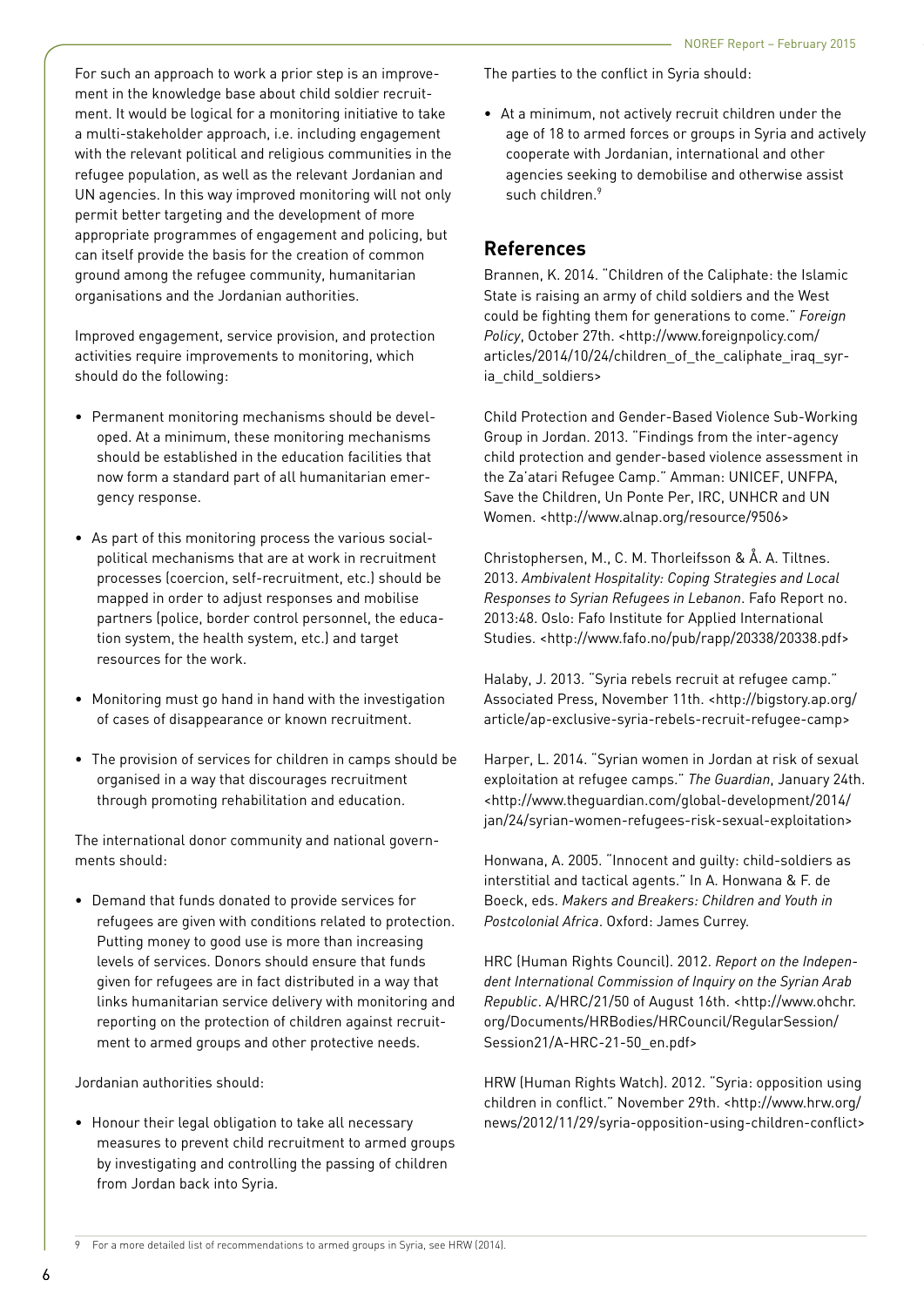HRW. 2014. *"Maybe We Live and Maybe We Die": Recruitment and Use of Children by Armed Groups in Syria*. Report. <http://www.hrw.org/reports/2014/06/22/maybe-we-liveand-maybe-we-die>

Luck, T. 2013. "As Syrian rebels' losses mount, teenagers begin filling ranks." *Washington Post*, August 24th. <http://www.washingtonpost.com/world/middle\_east/ as-syrian-rebels-losses-mount-teenagers-begin-fillingranks/2013/08/24/2bdbdfea-0a8f-11e3-9941- 6711ed662e71\_story.html>

Malik, N. 2014. "Syrian conflict transforms regulations in Jordan." Carnegie Endowment for International Peace. May 28th. <http://carnegieendowment.org/syriaincrisis/? fa=55723>

Save the Children. 2013. *Childhood under Fire: The Impact of Two Years of Conflict in Syria*. London: Save the Children. <http://www.savethechildren.org/atf/cf/%7B9def2ebe-10ae-432c-9bd0-df91d2eba74a%7D/SYRIA-CHILD-HOOD-UNDER-FIRE-REPORT-2013.PDF>

Save the Children. 2014. *Too Young to Wed: The Growing Problem of Child Marriage among Syrian Girls in Jordan*. London: Save the Children. <http://www.savethechildren. org/atf/cf/%7B9def2ebe-10ae-432c-9bd0-df91d2eba74a%7D/TOO\_YOUNG\_TO\_WED\_REPORT\_0714.PDF>

Singer, P. W. 2006. *Children at War*. Berkeley: University of California Press.

Stave, S. E. & S. Hillesund. Forthcoming 2015. "Implications of the influx of Syrian refugees on the Jordanian labor market: findings from the governorates of Amman, Irbid and Mafraq." International Labour Organisation and Fafo.

UNHCHR (United Nations Office of the High Commissioner for Human Rights). 2000. Optional Protocol to the Convention on the Rights of the Child on the Involvement of Children in Armed Conflict. A/RES/54/263 of March 16th. <http://www.ohchr.org/Documents/ProfessionalInterest/ crc-conflict.pdf>

UNHCHR & UNAMI (United Nations Assistance Mission for Iraq). 2014. *Report on the Protection of Civilians in Armed Conflict in Iraq: 6 July-10 September 2014*. <http://www.ohchr.org/Documents/Countries/IQ/UNAMI\_ OHCHR\_POC\_Report\_FINAL\_6July\_10September2014.pdf>

UNHCR (United Nations High Commissioner for Refugees). 2014. Syria Refugee Regional Response. March 10th. <http://data.unhcr.org/syrianrefugees/settlement. php?id=176&region=77&country=107>

UNSC (United Nations Security Council). 2014a. *Report of the Secretary-General on Children and Armed Conflict in the Syrian Arab Republic*. S/2014/31 of January 27th. <http://www.un.org/en/ga/search/view\_doc.asp?symbol- =S/2014/31>

UNSC. 2014b. "UN Security Council open debate on children in armed conflict." UN S/PV.7129 of March 7th. <http://watchlist.org/wordpress/wp-content/uploads/ March-2014-Open-Debate-Transcript.pdf>